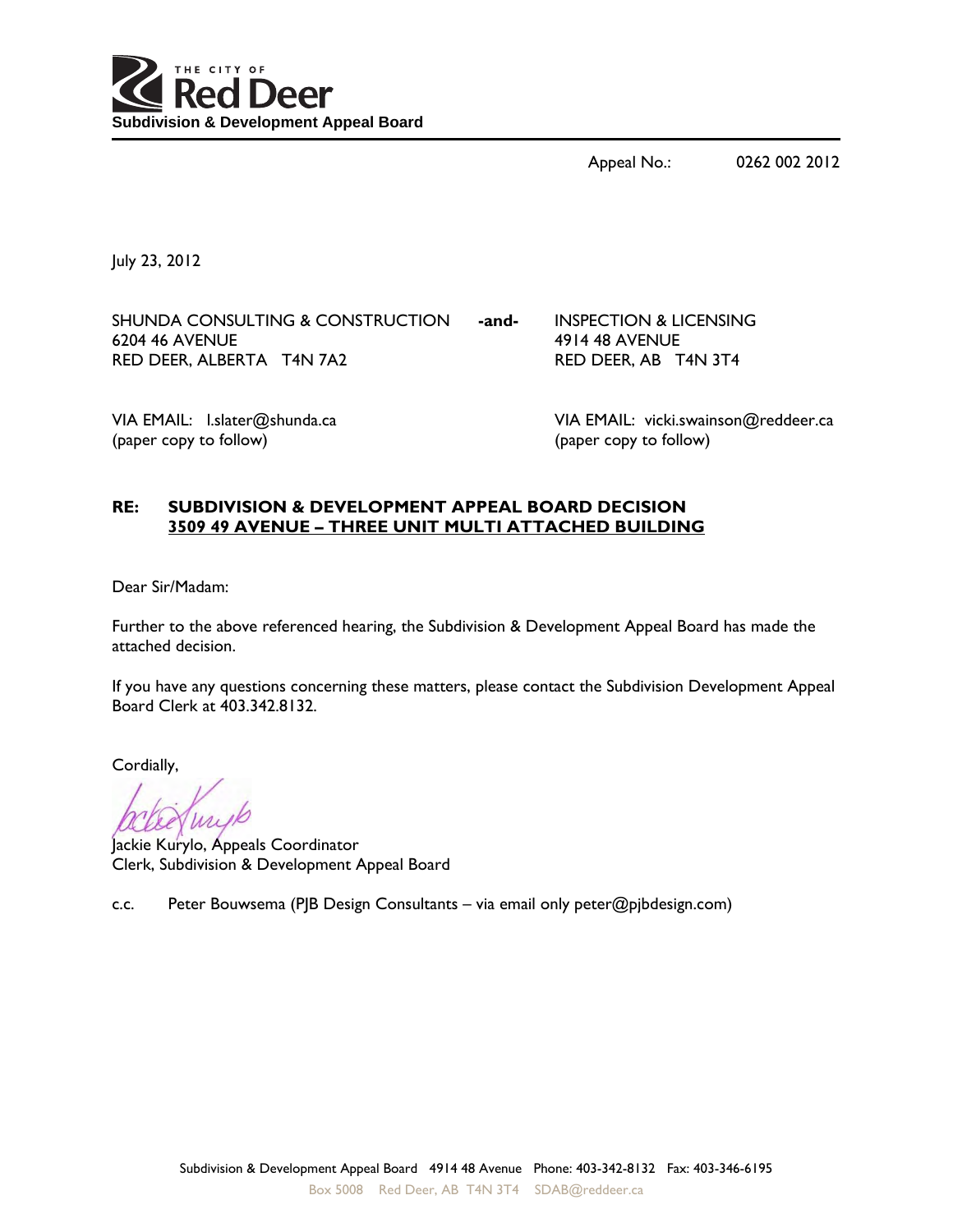

Appeal No.: 0262 002 2012 Hearing Held: 10 July 2012

## SUBDIVISION & DEVELOPMENT APPEAL BOARD DECISION

CHAIR: R. MOISEY PANEL MEMBER B. FARR PANEL MEMBER G. LEASAK PANEL MEMBER P. MCGREGOR PANEL MEMBER: C. STEPHAN

BETWEEN:

# SHUNDA CONSULTING & CONSTRUCTION MANAGEMENT LTD Represented by P. Bouwsema, PJB Design

Appellant (Applicant)

and

## CITY OF RED DEER MUNICIPAL PLANNING COMMISSION Represented by V. Swainson

Development Authority

## **DECISION:**

MOVED by B. Farr; seconded by P. McGregor:

RESOLVED that the Subdivision and Development Appeal Board having heard all of the parties who wished to speak both in favour and against the appeal filed by Shunda Consulting & Construction Management Ltd. regarding the Municipal Planning Commission's May 23, 2012 denial of an application for the development of a 3 unit multi-attached building located at 3509 49 Avenue (Lot 5; Block 2, Plan 832ET) REVERSES the decision of the Municipal Planning Commission (MPC) and allows the appeal. The development is approved subject to the following:

- 1. The Applicant must apply and pay for a driveway crossing onto 49<sup>th</sup> Avenue that complies with the engineering standards of the City of Red Deer;
- 2. The Applicant must submit a site drainage plan that complies with engineering standards of the City of Red Deer;
- 3. The Applicant must submit, prior to construction, a fire safety plan which includes protection of adjacent buildings and complies with emergency services standards of the City of Red Deer; and
- 4. The Applicant must install the 'optional connecting sidewalk' shown on the revised site plan submitted to the Board (page 6 Exhibit A).

**CARRIED** 1 opposed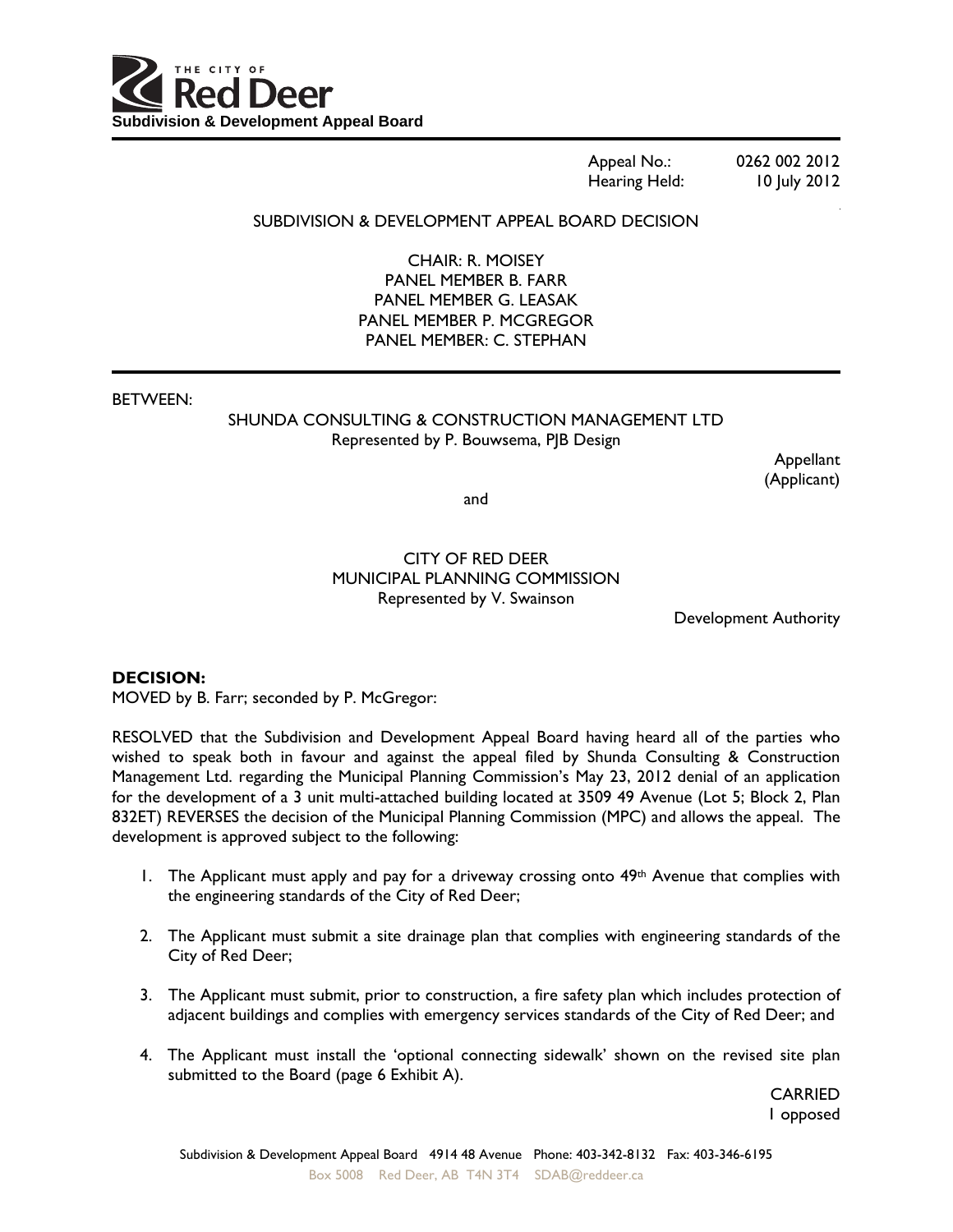

# **BACKGROUND:**

On May 23, 2012 the MPC denied the application for a discretionary 3 unit multi-attached building (2 three bedroom units plus 1 two bedroom unit) for the following reasons:

- The proposal on this existing isolated parcel creates an overdevelopment of the site.
- A 43.4% relaxation to the site area is excessive.
- A large amount of mature landscaping is being removed and not being replaced on the site.
- The two rear parking stalls allocated to the middle unit are not easily accessible for the occupants.

In their submissions to the Board, both Parties agree that the information presented to the MPC with respect to the site area relaxation was incorrect. The MPC believed the relaxation needed to be 43.4%. The actual requested relaxation for site area is 18.33% (121.92 m2).

Additionally, the Applicant provided the Board with a revised site plan dated July 3 (page 6 Exhibit A). The Development Authority did not object to the consideration of this plan. This is the plan on which the Board bases its decision.

## **FACTS / OVERVIEW:**

The subject property is located in the South Hill neighbourhood which is an area that has undergone a number of changes including the development of other multi-family units including three storey apartments located on the south, north and west sides of the subject property.

The subject property is a corner lot with an area of 542.9m2. It is 13.7 meters wide and 39.6 meters deep. It is zoned as medium density residential (R-2) and multi-attached buildings are considered discretionary.

## **ISSUES / ARGUMENTS:**

#### SIDE YARD RELAXATION / ORIENTATION OF PROPOSED DEVELOPMENT

The Appellant and the Development Authority disagree on the minimum side yard requirements found in *The City of Red Deer Land Use Bylaw* #3357/2006 as amm. (LUB). Section 4.4 of the LUB sets out the regulations that pertains to R2 zoning and includes the following table (replicated in part):

| <b>Regulations</b> | <b>Requirements</b>                        |
|--------------------|--------------------------------------------|
| Side Yard Minimum  | Multi-attached (without side entry): 1.8 m |
|                    | Multi-attached (with side entry): 2.4 m    |

The Development Authority interprets this to mean the proposed development must have minimum 2.4 meter side yards.

The position of the Applicant is that the north side (36<sup>th</sup> Street) should be considered the 'front' of the subject property (which has a 6.0 meter front yard and would not require a relaxation) and the east (lane) and west (49<sup>th</sup> Avenue) sides of the proposed development should be considered the 'side yards' of the property (both of which have in excess of 2.4 meter side yards). Based on this orientation, both the front and side yards would comply with the LUB.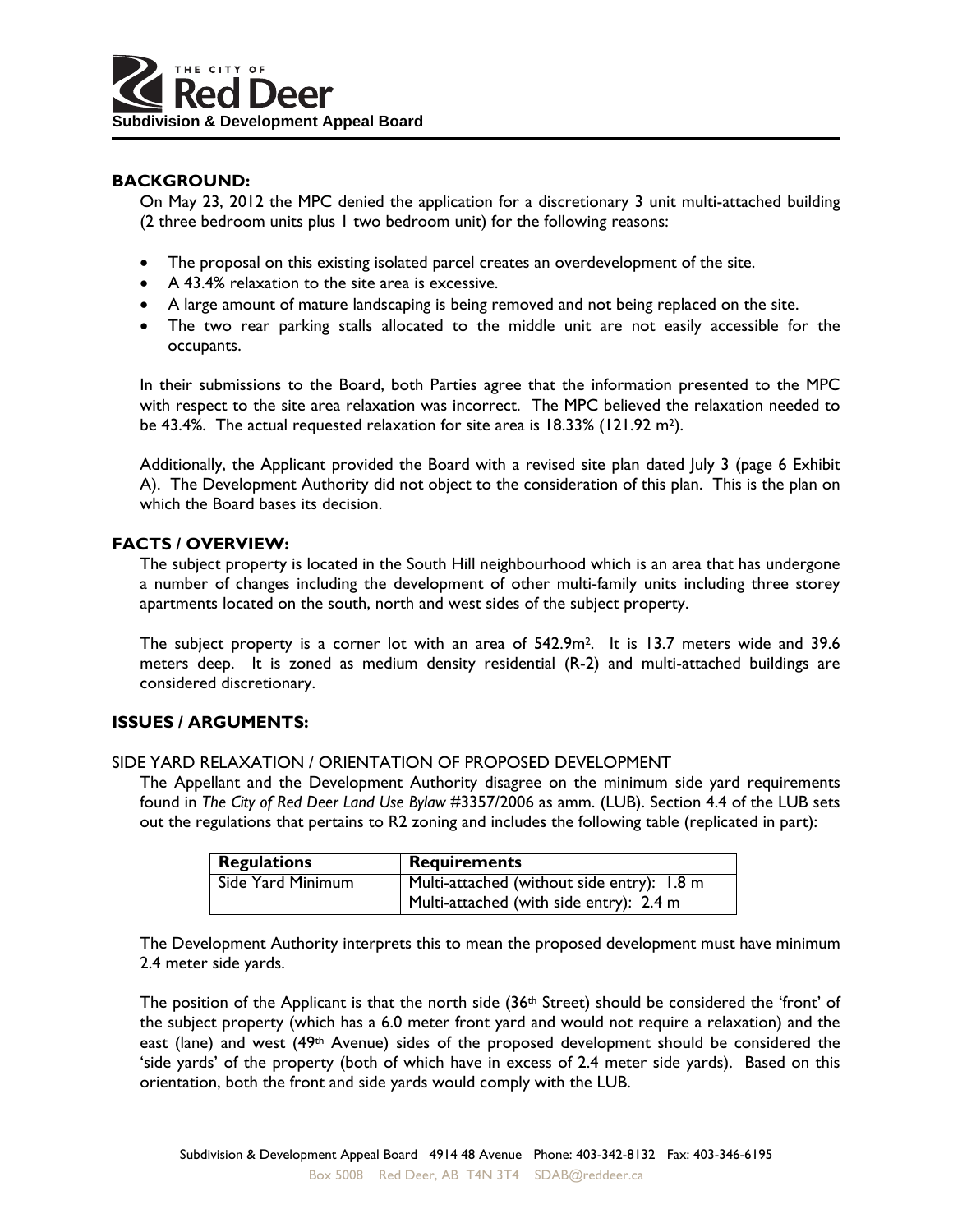

The address for the subject property is 3509 49 Avenue. Additionally, the alley on the revised site plan is shown on the east side of the site plan, as are the garbage bins. When possible, garbage collection occurs in a rear alley so as not to impede normal traffic flow. For these reasons, the Board finds that the front of the proposed development is the west side (49<sup>th</sup> Avenue). Given this finding, the proposed development requires 2.4 meter setbacks on the north and south side of the subject property therefore the proposed development requires a .06 meter relaxation on the north side and .57 meter relaxation on the south side both of which the Board finds to be minimal for the development.

## FRONTAGE (WIDTH) RELAXATION

The proposed development has a frontage of 13.7 meters. The LUB requires 22.0 meters which results in a 37.6% (8.3 meter) relaxation. The Applicant argues that the relaxation required is mitigated by two factors: first that it is a corner lot and second that (although they cannot technically be counted) there are substantial boulevards  $(3.6 \text{ meters})$  on both the west  $(49th)$ Avenue) and north (36th Street) sides of the subject property.

The Development Authority stated that many multi-attached developments require a frontage relaxation due to the evolving definition of 'multi-attached' (originally meant to address row housing) and advised that a LUB amendment is pending to address it.

Although the relaxation is seems significant at 37.6%, the Board does not believe it to be excessive for this site because in addition to representation by the Development Authority that a LUB amendment is pending to adjust this requirement, neither the MPC or the Development Authority stated that it was a concern.

## SITE AREA RELAXATION

The proposed development requires an 18.33% relaxation in the total allowable site area. Similar to the arguments relating to the frontage relaxation, the Applicant argues that this is mitigated by the fact that the lot is a corner lot and that there are substantial boulevards (3.6 meters) on both the west and north sides of the subject property.

As noted earlier in this decision, the Development Authority stated that the MPC incorrectly believed the relaxation needed was 43.4%. The Development Authority also advised that the purpose of site area regulations is to ensure the site has adequate parking, landscaping and yard setbacks.

The Board does not find the requested 18.33% relaxation to be excessive. It is a corner lot with large boulevards which mitigates any negative aesthetic impact from the relaxation. There is also sufficient parking and landscaping which meets the intent of the regulation as stated by the Development Authority.

## PARKING

Six parking stalls are required to comply with the LUB. The proposed development meets that requirement. The MPC cited concerns over ease of access for the occupants of the middle unit (specific to two of the stalls) as one of its reasons for denial. The updated site plan relocates the two stalls for the middle unit more to the north and includes the installation of a strip of landscaping to delineate it.

Section 3.2(2) of the LUB sets out parking standards for all districts and speaks only to unobstructed driving aisles: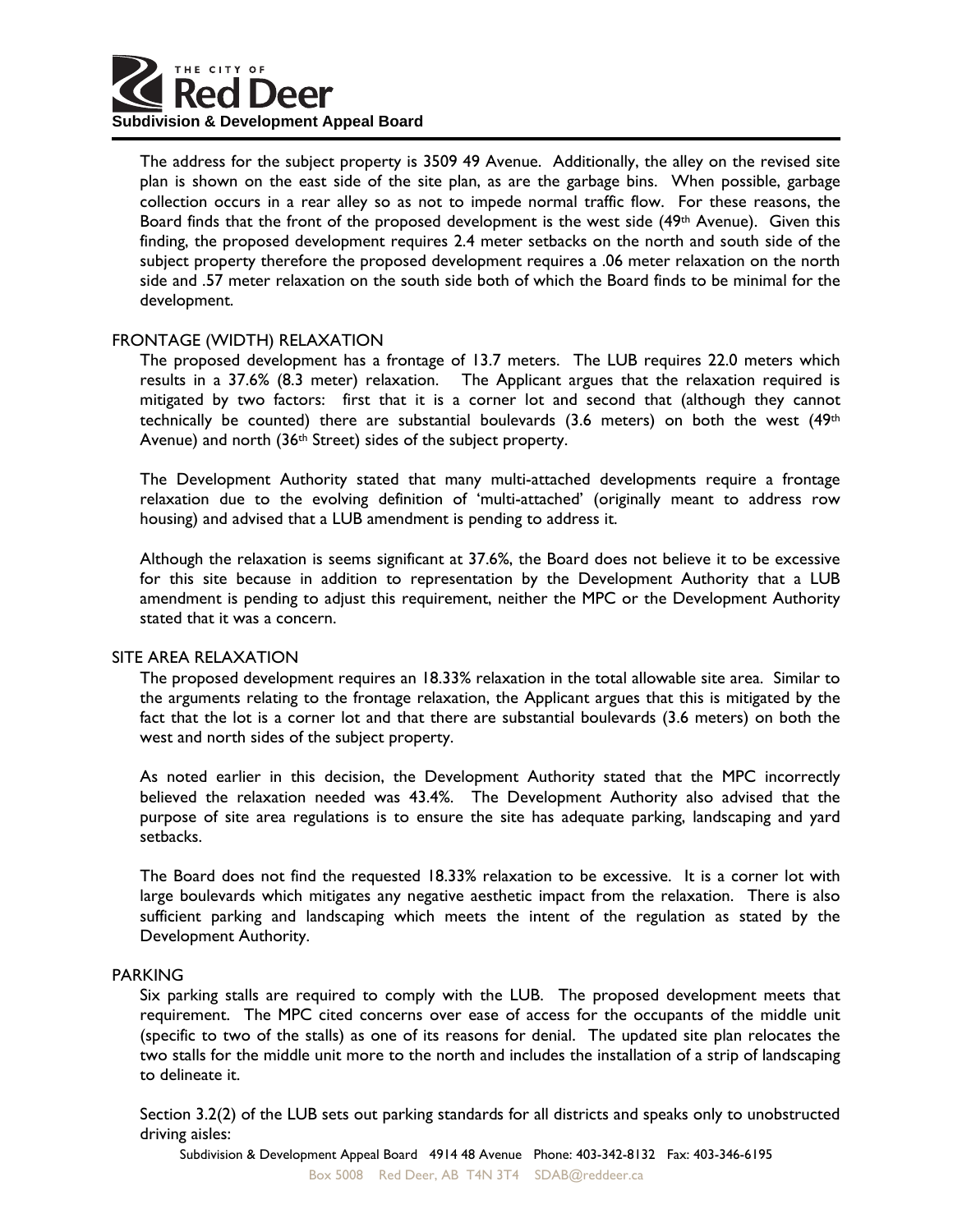

*'All parking areas must have access to individual parking spaces by means of unobstructed driving aisles satisfactory to the Development Authority.'* 

The Board interprets this section as being applicable to accessibility of the stalls by vehicular means, not accessibility of the stalls by occupants of the residence. However, the requirement of the proposed development to provide parking stalls is (presumably) to ensure that residents will use the stalls onsite rather than on street parking. There is nothing on the revised site plan that would prohibit access of the stalls by the occupants. The Board believes that installation of the 'optional sidewalk' as shown on the revised site plan (Page 6 Exhibit A) will encourage the use of onsite parking.

## IMPACT ON NEIGHBOURHOOD

The Appellant stated that the proposed development would be an asset to the neighbourhood. To support this statement he noted that no letters of objection were received either by the MPC or the Board. He noted that the proposed development will have a similar look to the building across the street; that the proposed development exceeds the minimum rear yard required and is under the maximum height and lot coverage requirements.

The Development Authority originally recommended to the MPC that the proposed development be approved. She advised the Board that the South Hill neighbourhood is undergoing significant redevelopment and referred to s. 4.7(2) (a) of the LUB which allows for (but does not require) increased development standards for proposed developments that would match the standards of the existing development. It is their position that given the surrounding developments (3 storey apartment buildings) a single family dwelling would not be a suitable use of the lot.

The Board heard from two area landowners with the following concerns:

- Whether or not the proposed development would be owner occupied. The landowner stated that rental properties tend to attract transient people and suggested that may be a contributing factor for increased crime in the area. The Development Authority advised that The City of Red Deer does not regulate rental properties.
- Traffic congestion the landowner expressed concern for potential traffic congestion and cited the South Hill area on the west side of Gaetz Avenue as an example of poor traffic flow.
- Landscaping the first area of concern relevant to landscaping pertained to the removal of mature trees that used to be on the site. The second concern related to location of new landscaping – the mature tree roots had been negatively impacting the parking lot of the building next to the subject property. The Appellant indicated that he would be willing to install mature landscaping to mitigate the removal of the trees (that has already occurred). He also acknowledged the problem that existed because of the mature tree roots and confirmed that there is no plan to replace the trees in that location.

The authority of the Board is limited to evaluating the merits of the proposed development as it relates to the LUB and related legislation. The Board is aware that many issues common to rental properties are addressed under bylaws other than the LUB and contain alternate ways in